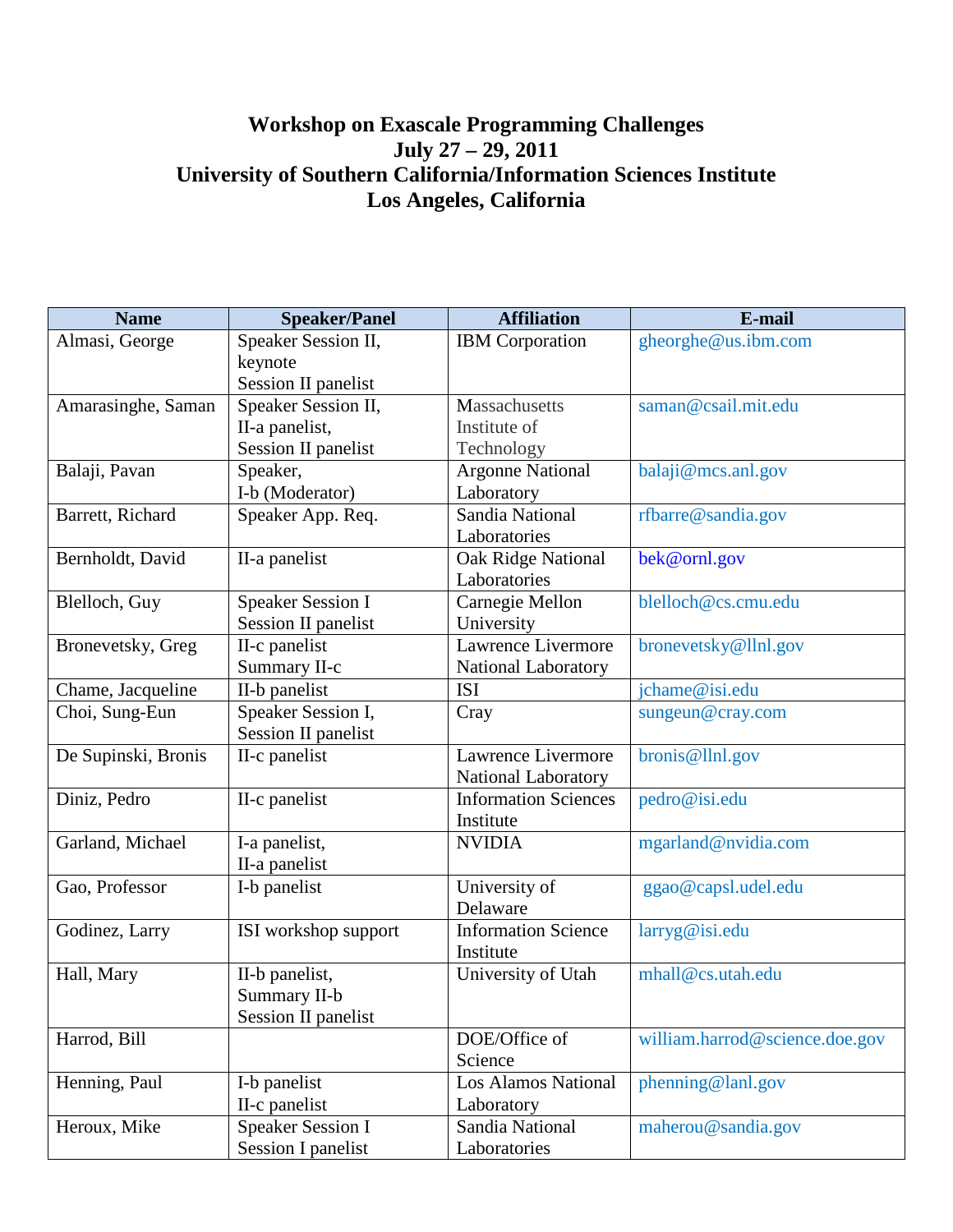| Janssen, Curtis      | Speaker App. Req.          | Sandia National              | cljanss@sandia.gov            |
|----------------------|----------------------------|------------------------------|-------------------------------|
|                      |                            | Laboratories                 |                               |
| <b>Name</b>          | <b>Speaker/Panel</b>       | <b>Affiliation</b>           | E-mail                        |
| Johnson, Fred        |                            | <b>SAIC</b>                  | fcj@acm.org                   |
| Kale, Sanjay         | <b>Speaker Session II</b>  | University of Illinois       | kale@cs.uiuc.edu              |
|                      | I-c panelist               | at Urbana-                   |                               |
|                      |                            | Champaign                    |                               |
| Kandemir, Mahmut     | I-b panelist               | Penn State University        | kandemir@cse.psu.edu          |
| Knobe, Kath          | I-b panelist,              | <b>Intel Corporation</b>     | kath.knobe@intel.com          |
|                      | II-a panelist,             |                              |                               |
|                      | Summary II-a               |                              |                               |
| Koniges, Alice       | Speaker App. Req.,         | Lawrence Berkeley            | aekoniges@lbl.gov             |
|                      | Session I panel            | <b>National Laboratory</b>   |                               |
| Krishnamoorthy,      | <b>Speaker Session I</b>   | Pacific Northwest            | sriram@pnl.gov                |
| Sriram               |                            | National Laboratory          |                               |
| Krishnan,            | $I$ –a panelist            | Pacific Northwest            | manoj@pnl.gov                 |
| Manojkumar           | II-c panelist              | National Laboratory          |                               |
| Kulkarni, Milind     | I-c panelist               | Purdue University            | milind@purdue.edu             |
|                      | II-b panelist              |                              |                               |
| Lethin, Rich         | Speaker Session II,        | Reservoir Labs, Inc.         | lethin@reservoir.com          |
|                      | Session II panelist        |                              |                               |
| Lucas, Bob           | Speaker, opening day 1,    | <b>Information Science</b>   | rflucas@isi.edu               |
|                      | <b>Session I panelist</b>  | Institute                    |                               |
| Lusk, Rusty          | II-c (moderator)           | <b>Argonne National</b>      | lusk@mcs.anl.gov              |
|                      | <b>Session I panelist</b>  | Laboratory                   |                               |
| Macaluso, Antoinette | scribe                     | <b>SAIC</b>                  | Antoinette.Macaluso@saic.com  |
| Mahlke, Scott        | II-b panelist              | University of                | mahlke@umich.edu              |
|                      |                            | Michigan                     |                               |
| Mattson, Tim         | <b>Speaker Session I</b>   | <b>Intel Corporation</b>     | timothy.g.mattson@intel.com   |
|                      | II-a panelist              |                              |                               |
| McCormick, Pat       | I-c panelist               | <b>Los Alamos National</b>   | pat@lanl.gov                  |
|                      | II-c panelist              | Laboratory                   |                               |
| Mellor-Crummey,      | Speaker Session II,        | <b>Rice University</b>       | johnmc@rice.edu               |
| John                 | I-a (moderator)            |                              |                               |
|                      | <b>Session II panelist</b> |                              |                               |
| Misra, Jayadev       | Speaker Session I, keynote | University of Texas          | misra@cs.utexas.edu           |
|                      |                            | at Austin<br>Louisiana State |                               |
| Mukhopadhyay,        | I-c panelist               |                              | supratik@csc.lsu.edu          |
| Supratik             |                            | University<br>DOE/Office of  |                               |
| Mullin, Lenore       |                            | Science                      | Lenore.Mullin@science.doe.gov |
|                      | Speaker Session I,         | Sandia National              |                               |
| Murphy, Richard      |                            | Laboratories                 | rcmurph@sandia.gov            |
| Nguyn, Donald        | II-c panelist<br>scribe    | University of Texas          | ddn@cs.utexas.edu             |
|                      |                            | at Austin                    |                               |
| Nowell, Lucy         |                            | DOE/Office of                | Lucy.Nowell@science.doe.gov   |
|                      |                            | Science                      |                               |
| Padua, David         | I-b panelist,              | University of Illinois       | padua@illinois.edu            |
|                      |                            |                              |                               |